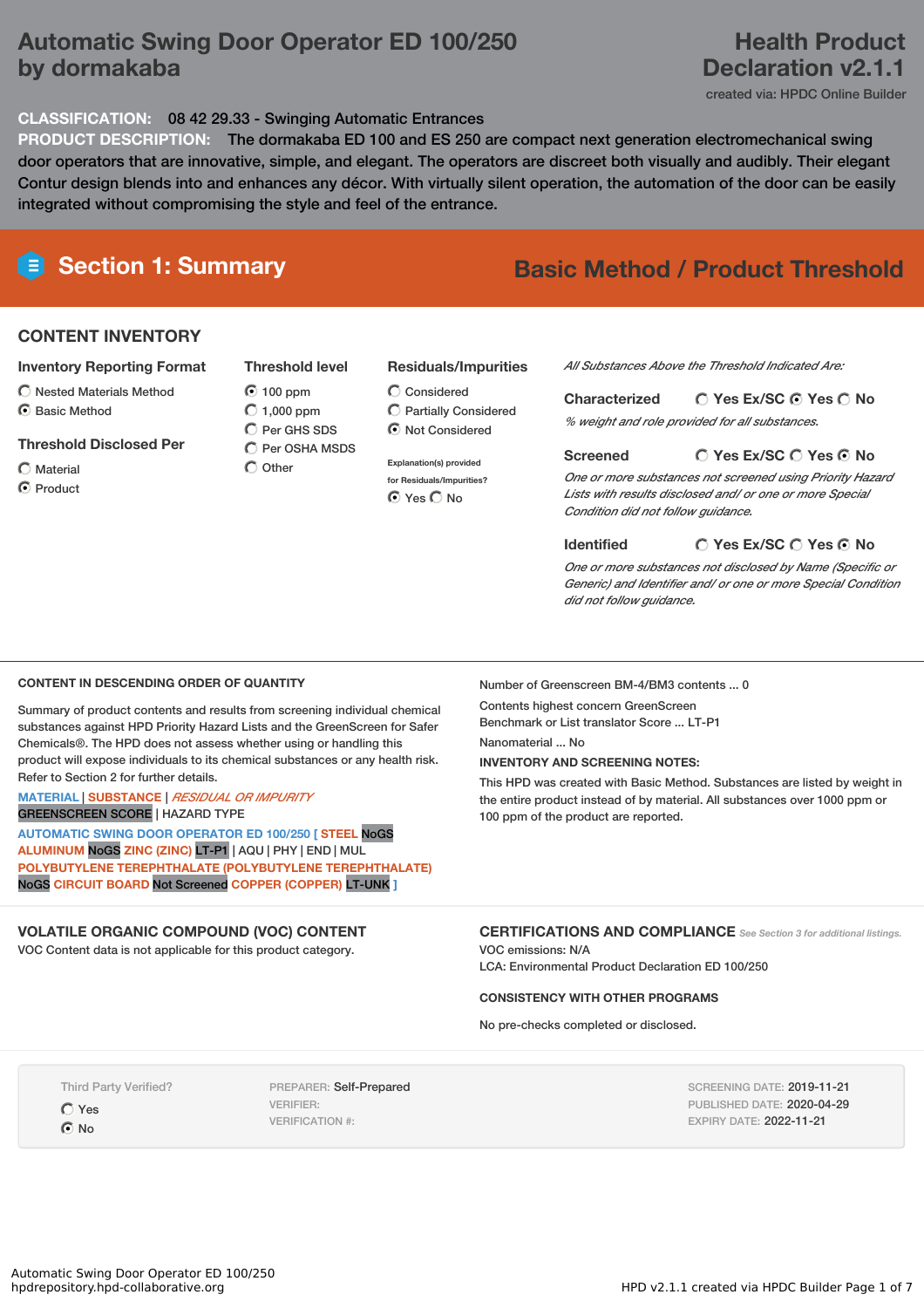This section lists contents in a product based on specific threshold(s) and reports detailed health information including hazards. This *HPD uses the inventory method indicated above, which is one of three possible methods:*

- *Basic Inventory method with Product-level threshold.*
- *Nested Material Inventory method with Product-level threshold*
- *Nested Material Inventory method with individual Material-level thresholds*

Definitions and requirements for the three inventory methods and requirements for each data field can be found in the HPD Open *Standard version 2.1.1, available on the HPDC website at: [www.hpd-collaborative.org/hpd-2-1-1-standard](https://www.hpd-collaborative.org/hpd-2-1-1-standard)*

### **AUTOMATIC SWING DOOR OPERATOR ED 100/250**

PRODUCT THRESHOLD: 100 ppm **RESIDUALS AND IMPURITIES CONSIDERED:** No

RESIDUALS AND IMPURITIES NOTES: No residuals or impurities are expected in these materials at or above the inventory threshold. dormakada products consist of finished components, and no chemical reactions are needed to develop our products.

OTHER PRODUCT NOTES: -

| <b>STEEL</b>                                                                                                                                                                                                                                                                                                                                                  |                                                                |                                   |                                                | ID: 12597-69-2         |  |  |
|---------------------------------------------------------------------------------------------------------------------------------------------------------------------------------------------------------------------------------------------------------------------------------------------------------------------------------------------------------------|----------------------------------------------------------------|-----------------------------------|------------------------------------------------|------------------------|--|--|
| HAZARD SCREENING METHOD: Pharos Chemical and Materials Library                                                                                                                                                                                                                                                                                                |                                                                |                                   | HAZARD SCREENING DATE: 2019-11-21              |                        |  |  |
| %:46.00                                                                                                                                                                                                                                                                                                                                                       | GS: NoGS                                                       | RC: Both                          | ROLE: Operator profile<br>NANO: No             |                        |  |  |
| <b>HAZARD TYPE</b>                                                                                                                                                                                                                                                                                                                                            | AGENCY AND LIST TITLES                                         | <b>WARNINGS</b>                   |                                                |                        |  |  |
| None found                                                                                                                                                                                                                                                                                                                                                    |                                                                |                                   | No warnings found on HPD Priority Hazard Lists |                        |  |  |
| <b>SUBSTANCE NOTES: -</b>                                                                                                                                                                                                                                                                                                                                     |                                                                |                                   |                                                |                        |  |  |
|                                                                                                                                                                                                                                                                                                                                                               |                                                                |                                   |                                                |                        |  |  |
| <b>ALUMINUM</b>                                                                                                                                                                                                                                                                                                                                               |                                                                |                                   |                                                | ID: 91728-14-2         |  |  |
|                                                                                                                                                                                                                                                                                                                                                               | HAZARD SCREENING METHOD: Pharos Chemical and Materials Library | HAZARD SCREENING DATE: 2019-11-21 |                                                |                        |  |  |
| $\%: 28.00$                                                                                                                                                                                                                                                                                                                                                   | GS: NoGS                                                       | RC: Both                          | NANO: No                                       | ROLE: Operator profile |  |  |
| <b>HAZARD TYPE</b>                                                                                                                                                                                                                                                                                                                                            | <b>AGENCY AND LIST TITLES</b>                                  | WARNINGS                          |                                                |                        |  |  |
| None found                                                                                                                                                                                                                                                                                                                                                    |                                                                |                                   | No warnings found on HPD Priority Hazard Lists |                        |  |  |
| SUBSTANCE NOTES: The hazards associated with aluminum are dependent upon the form in which aluminum is provided. As aluminum is<br>inert upon receipt by dormakaba and unlikely to leach from the product into the environment, the risk of exposure to aluminum<br>components is negligible and the listed hazards can be deemed irrelevant to the end-user. |                                                                |                                   |                                                |                        |  |  |
| <b>ZINC (ZINC)</b>                                                                                                                                                                                                                                                                                                                                            |                                                                |                                   |                                                | ID: 7440-66-6          |  |  |
| HAZARD SCREENING METHOD: Pharos Chemical and Materials Library                                                                                                                                                                                                                                                                                                |                                                                |                                   | HAZARD SCREENING DATE: 2019-11-21              |                        |  |  |
| $\%: 16.00$                                                                                                                                                                                                                                                                                                                                                   | $GS: LT-P1$                                                    | RC: Both                          | NANO: No                                       | ROLE: Operator profil  |  |  |
|                                                                                                                                                                                                                                                                                                                                                               |                                                                |                                   |                                                |                        |  |  |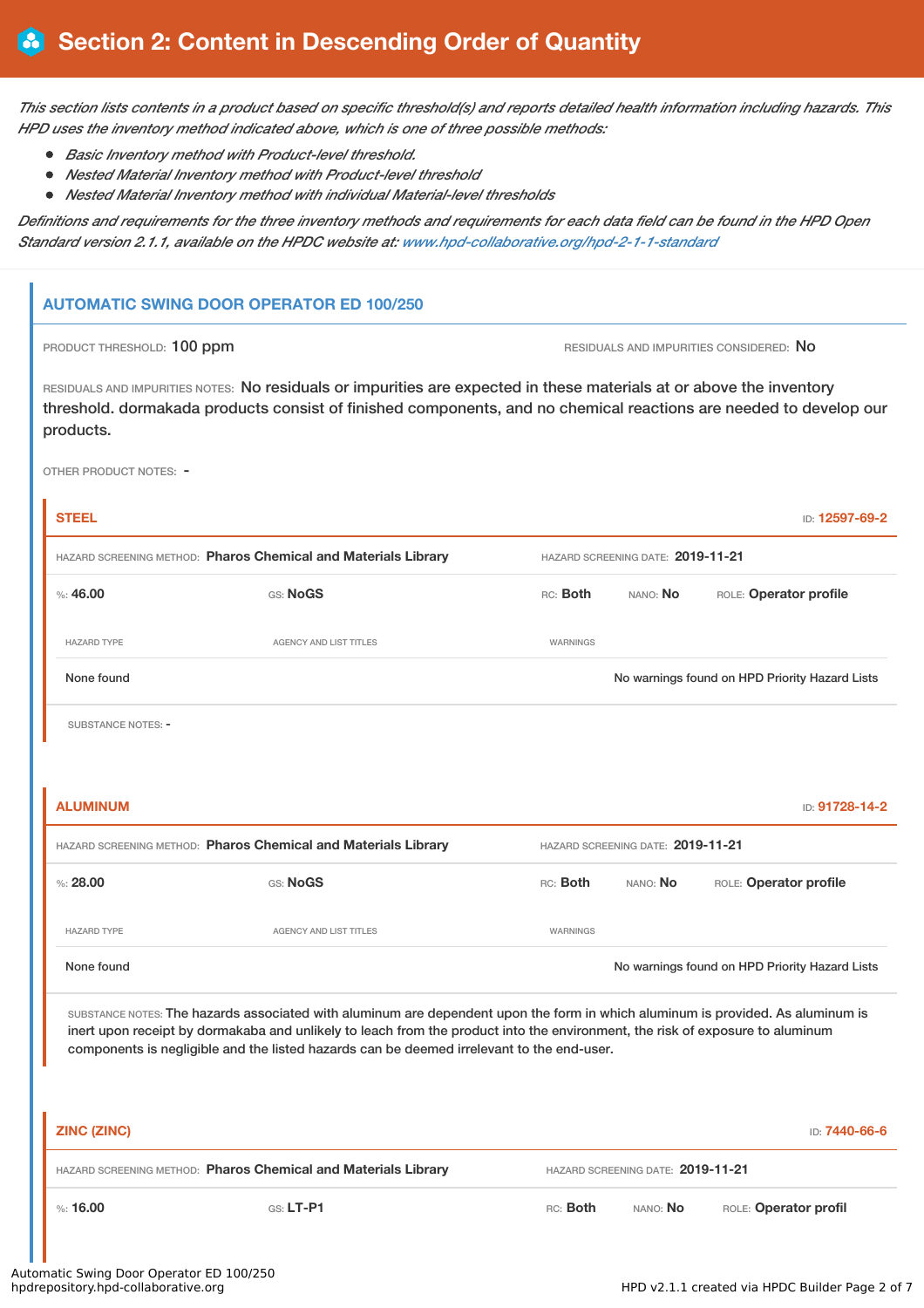| <b>HAZARD TYPE</b>         | <b>AGENCY AND LIST TITLES</b>                  | WARNINGS                                                                                |
|----------------------------|------------------------------------------------|-----------------------------------------------------------------------------------------|
| <b>ACUTE AQUATIC</b>       | EU - GHS (H-Statements)                        | H400 - Very toxic to aquatic life                                                       |
| <b>CHRON AQUATIC</b>       | EU - GHS (H-Statements)                        | H410 - Very toxic to aquatic life with long lasting effects                             |
| PHYSICAL HAZARD (REACTIVE) | EU - GHS (H-Statements)                        | H250 - Catches fire spontaneously if exposed to air                                     |
| PHYSICAL HAZARD (REACTIVE) | EU - GHS (H-Statements)                        | H260 - In contact with water releases flammable gases<br>which may ignite spontaneously |
| <b>ENDOCRINE</b>           | <b>TEDX - Potential Endocrine Disruptors</b>   | <b>Potential Endocrine Disruptor</b>                                                    |
| <b>MULTIPLE</b>            | German FEA - Substances Hazardous to<br>Waters | Class 2 - Hazard to Waters                                                              |
|                            |                                                |                                                                                         |

SUBSTANCE NOTES: Die-cast lock components. The hazards associated with zinc are dependent upon the form in which zinc is provided. As zinc is inert upon receipt by dormakaba and unlikely to leach from the lock into the environment, the risk of exposure to zinc components is negligible and the listed hazards can be deemed irrelevant to the end-user.

#### **POLYBUTYLENE TEREPHTHALATE (POLYBUTYLENE TEREPHTHALATE)**

| HAZARD SCREENING METHOD: Pharos Chemical and Materials Library |                        | HAZARD SCREENING DATE: 2019-11-21 |                    |                                                       |  |
|----------------------------------------------------------------|------------------------|-----------------------------------|--------------------|-------------------------------------------------------|--|
| $\%:7.00$                                                      | <b>GS: NoGS</b>        | RC:<br><b>None</b>                | NANO:<br><b>No</b> | ROLE: Drive unit, slide channel and<br>mounting plate |  |
| <b>HAZARD TYPE</b>                                             | AGENCY AND LIST TITLES |                                   | WARNINGS           |                                                       |  |
| None found                                                     |                        |                                   |                    | No warnings found on HPD Priority Hazard Lists        |  |

SUBSTANCE NOTES: -

| <b>CIRCUIT BOARD</b><br><b>ID:</b> Undisclosed |                                                                |                                                           |  |  |
|------------------------------------------------|----------------------------------------------------------------|-----------------------------------------------------------|--|--|
|                                                | HAZARD SCREENING METHOD: Pharos Chemical and Materials Library | HAZARD SCREENING DATE: 2019-11-21                         |  |  |
| %2.00                                          | GS: Not Screened                                               | RC: None<br><b>ROLE: Circuit board</b><br>nano: <b>No</b> |  |  |
| <b>HAZARD TYPE</b>                             | AGENCY AND LIST TITLES                                         | WARNINGS                                                  |  |  |
|                                                | Hazard Screening not performed                                 |                                                           |  |  |

SUBSTANCE NOTES: Electronics are considered Special Conditions Materials by HPDC.

| <b>COPPER (COPPER)</b><br>ID: 7440-50-8 |                                                                |         |                                   |                   |  |
|-----------------------------------------|----------------------------------------------------------------|---------|-----------------------------------|-------------------|--|
|                                         | HAZARD SCREENING METHOD: Pharos Chemical and Materials Library |         | HAZARD SCREENING DATE: 2019-11-21 |                   |  |
| %: 0.78 - 1.06                          | <b>GS: LT-UNK</b>                                              | RC: UNK | NANO: No                          | ROLE: Electronics |  |

ID: **26062-94-2**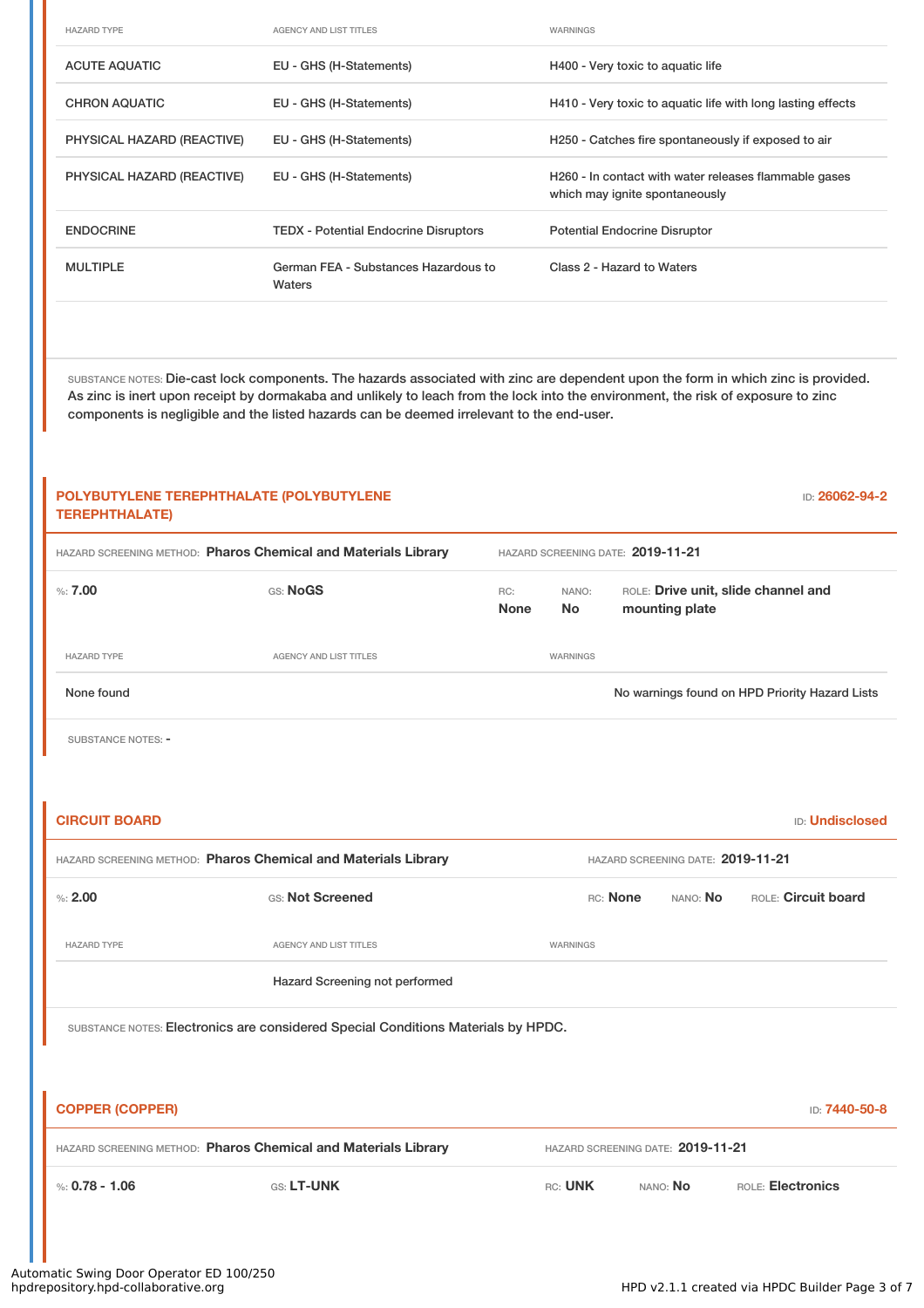HAZARD TYPE **AGENCY AND LIST TITLES** WARNINGS

None found Nowarnings found on HPD Priority Hazard Lists

SUBSTANCE NOTES: -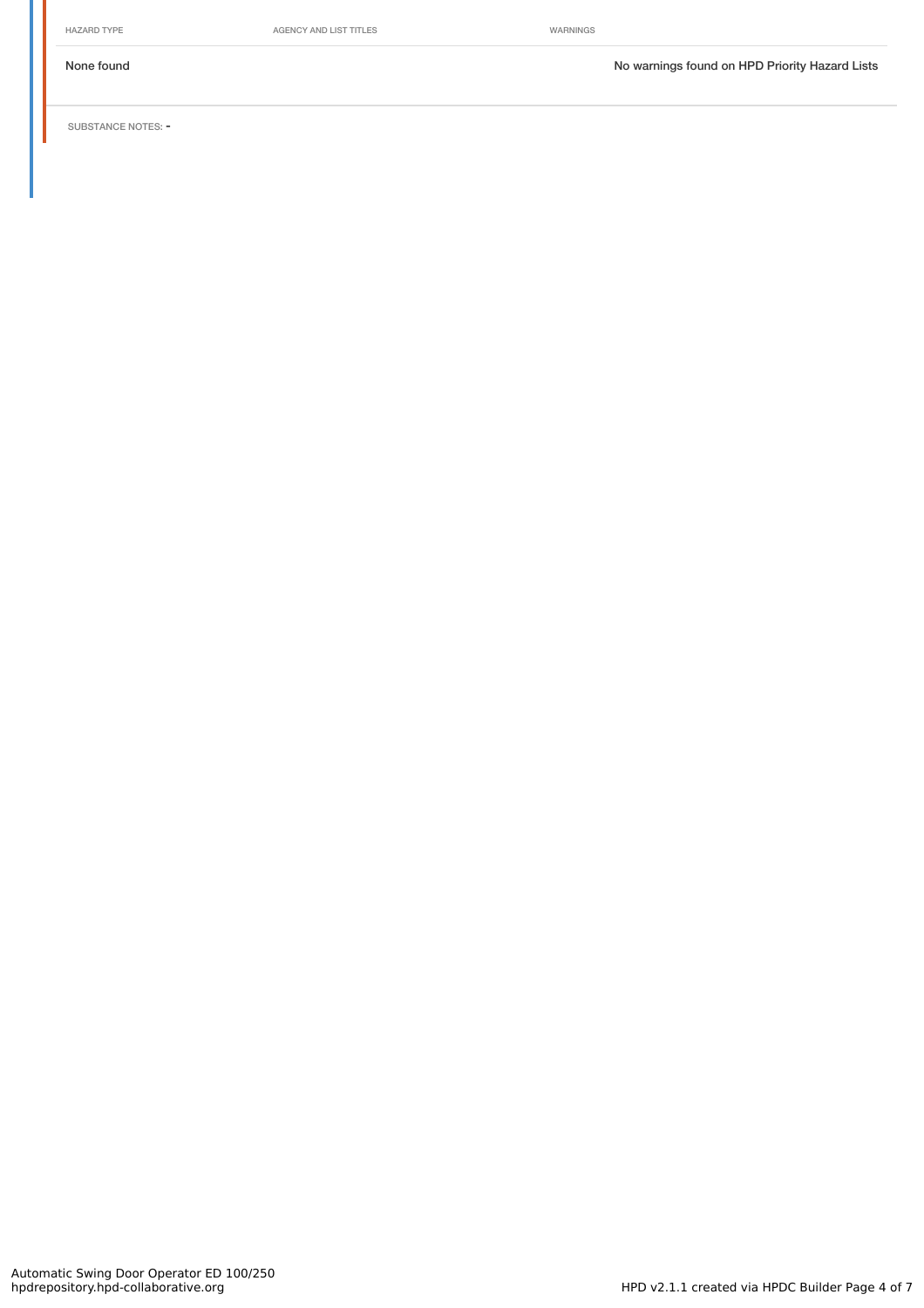This section lists applicable certification and standards compliance information for VOC emissions and VOC content. Other types of *health or environmental performance testing or certifications completed for the product may be provided.*

| <b>VOC EMISSIONS</b>                                          | N/A                              |                     |                       |  |
|---------------------------------------------------------------|----------------------------------|---------------------|-----------------------|--|
| CERTIFYING PARTY: Self-declared<br>APPLICABLE FACILITIES: N/A | ISSUE DATE: $2019-$<br>$11 - 22$ | <b>EXPIRY DATE:</b> | CERTIFIER OR LAB: N/A |  |
| CERTIFICATE URL:                                              |                                  |                     |                       |  |

CERTIFICATION AND COMPLIANCE NOTES: This HPD is for a product that is NOT liquid/wet applied.

| <b>LCA</b>                                                                                                                                                                                                    |                                            |                                             | <b>Environmental Product</b><br>Declaration ED 100/250 |
|---------------------------------------------------------------------------------------------------------------------------------------------------------------------------------------------------------------|--------------------------------------------|---------------------------------------------|--------------------------------------------------------|
| CERTIFYING PARTY: Third Party<br>APPLICABLE FACILITIES: DORMA, Ennepetal<br>CERTIFICATE URL:<br>https://www.dormakaba.com/resource/blob/17240/f26fbdc0ac6791a16f4b9670a2931be4/epd-<br>ed-100-250-en-data.pdf | <b>ISSUE</b><br>DATE:<br>$2016 -$<br>04-29 | <b>EXPIRY</b><br>DATE:<br>$2021 -$<br>04-28 | <b>CERTIFIER</b><br>OR LAB:<br><b>IBU</b>              |

CERTIFICATION AND COMPLIANCE NOTES:

# **H** Section 4: Accessories

This section lists related products or materials that the manufacturer requires or recommends for installation (such as adhesives or fasteners), maintenance, cleaning, or operations. For information relating to the contents of these related products, refer to their *applicable Health Product Declarations, if available.*

No accessories are required for this product.

# **Section 5: General Notes**

dormakaba has resulted from the merger of the two well-established brands Dorma and Kaba, both known for their expertise in the area of smart and secure access solutions. Together we stand for more than 150 years of security and reliability. Our master brand dormakaba stands for our offering of products, solutions and services for secure access to buildings and rooms from a single source. Our global brand power supports us to become the trusted industry leader. For more information, please go to: www.dormakaba.com. The information contained in this HPD is to be used only as a voluntary information on our products. dormakaba makes no representation or warranty as to the completeness or accuracy of the information contained herein. The products and specifications set forth in this HPD are subject to change without notice and dormakaba disclaims any and all liability for such changes. The information contained herein is provided without warranties of any kind, either express or implied, and dormakaba disclaims any and all liability for typographical, printing, or production errors or changes affecting the specifications contained herein. dormakaba DISCLAIMS ALL WARRANTIES, EXPRESS OR IMPLIED, INCLUDING, BUT NOT LIMITED TO, THE IMPLIED WARRANTIES OF MERCHANTABILITY AND FITNESS FOR A PARTICULAR PURPOSE. IN NO EVENT WILL dormakaba BE LIABLE FOR ANY INCIDENTAL, INDIRECT OR CONSEQUENTIAL DAMAGES ARISING FROM THE SALE OR USE OF ANY PRODUCT. All sales of products shall be subject to dormakaba's applicable General Terms and Conditions, a copy of which will be provided by your local dormakaba organisation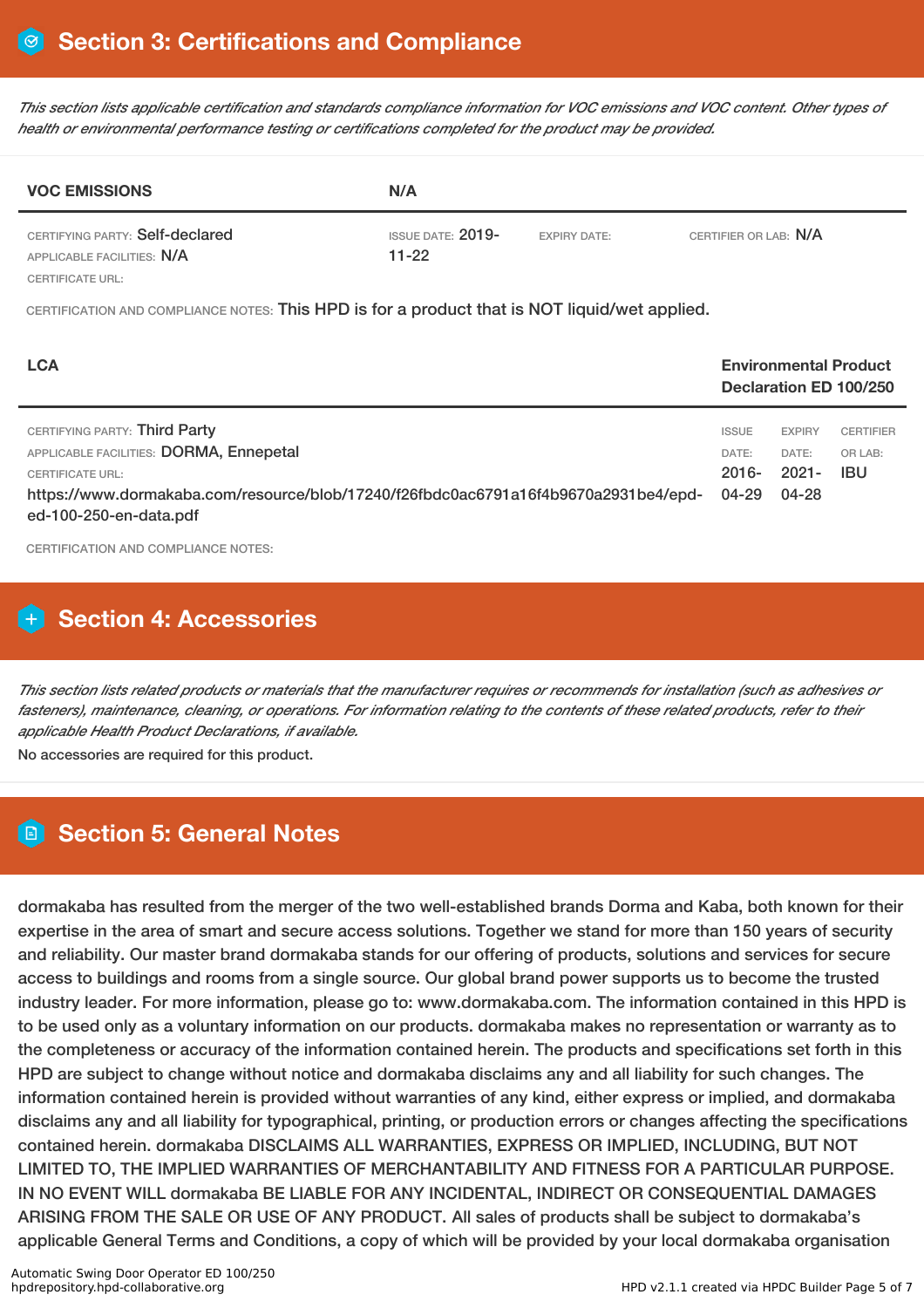upon request.